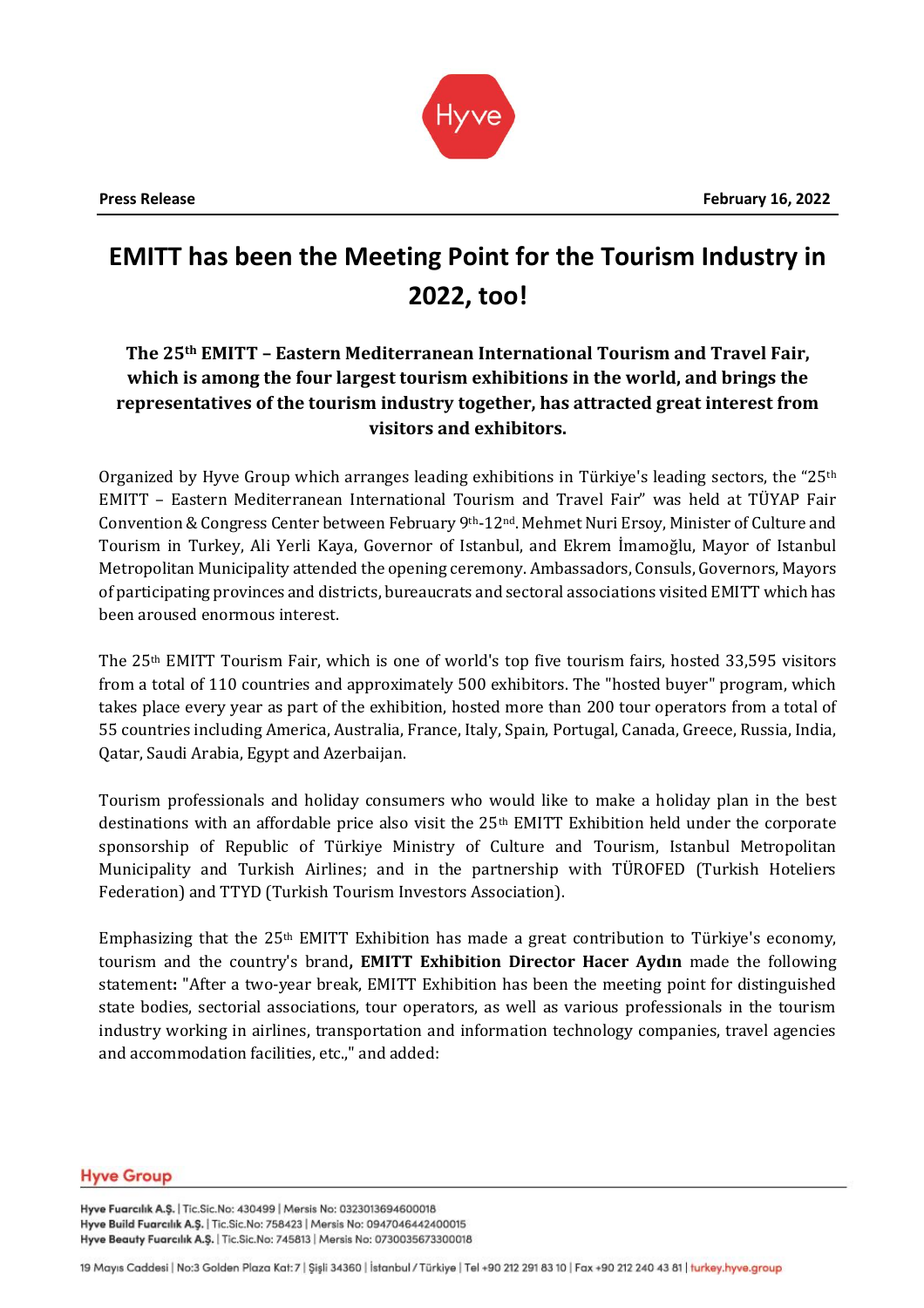

"Just like in the previous exhibitions, VIP Hosted Buyer Program to be organized to create new export channels attracted a great deal of attention. More than 200 foreign buyers from a total of 55 countries across 5 continents extending from America to Australia took part in the exhibition within the scope of the program. Thanks to Hyve Connect (B2B appointment system) to be developed for participants to have useful meetings at EMITT, which offers new acquisition, business development, new business and cooperation opportunities in the international arena, all participants have an opportunity to meet with more than 200 hosted operators in advance."

Aydın also drew attention to the fruitful times that the experts shaping the tourism industry have spent under a quite rich event program covering the tourism trends on the agenda.

## **EMITT Introduced Turkey's Important Destinations**

At the Exhibition where discussions about global and local agenda trends were held by participants from all over the world, invited tour operators and industry experts, the focus was on 26 countries, the world's most important tourist attractions and nearly 70 destinations in Turkey. Visitors show strong interest in provincial and district municipalities introducing the touristic areas in Turkey to the whole world at the 25th EMITT exhibition. The main focus of the visitors was on the destinations in Mardin, Diyarbakır, Cappadocia, Hatay, Adıyaman, Balıkesir and Antalya.

## **The Future of the Tourism Industry was Discussed at the EMITT Conference Stage**

Due to its comprehensive conference and event program, EMITT has turned into an information, inspiration and networking platform for the exhibitors and visitors. At EMITT, which has been serving the industry for 25 years and continuing its efforts to expand the industry, tourism economy, trends shaping the industry, leading destinations and technological innovations that will leave its mark on the next ten years were discussed under 5 main topics: FORUM, FUTURE, TRENDCATCHER, FOCUS, MASTER CLASS.

Just like previous year, the Presidents Forum attracted great attention this year, as well. The session "Presidents' Forum: Opinion Leaders Explain Their 2022 Predictions for the Industry" which brings together the opinion leaders of the industry, was held under the moderation of Tourism Consultant Osman Ayık, and Firuz Bağlıkaya, TÜRSAB (Association of Turkish Travel Agencies) Chairperson, Oya Narin, TTYD (Turkish Tourism Investors Association) Chairperson and Sururi Çorabatır, TÜROFED (Turkish Hoteliers Federation) Chairperson took part in the forum. The session stressed the significance of EMITT, which has been serving the industry for 25 years and continues its efforts to grow the industry, and focused on the future of the tourism industry.

In second day sessions **"Influencer Marketing in the Destination Strategy of Municipalities"** and **"Opportunities Transforming through the Pandemic Experience and Extraordinary Routes,"** experience and success stories from domestic and international destinations were shared. EMITT Conference Stage hosted people whose tourism-related posts have aroused great interest and who are engaged in global collaborations through their digital content, such as Travel Writer and Journalist

#### **Hyve Group**

Hyve Fuarcılık A.Ş. | Tic.Sic.No: 430499 | Mersis No: 0323013694600018 Hyve Build Fuarcılık A.Ş. | Tic.Sic.No: 758423 | Mersis No: 0947046442400015 Hyve Beauty Fuarcılık A.Ş. | Tic.Sic.No: 745813 | Mersis No: 0730035673300018

<sup>19</sup> Mayıs Caddesi | No:3 Golden Plaza Kat: 7 | Şişli 34360 | İstanbul / Türkiye | Tel +90 212 291 83 10 | Fax +90 212 240 43 81 | turkey.hyve.group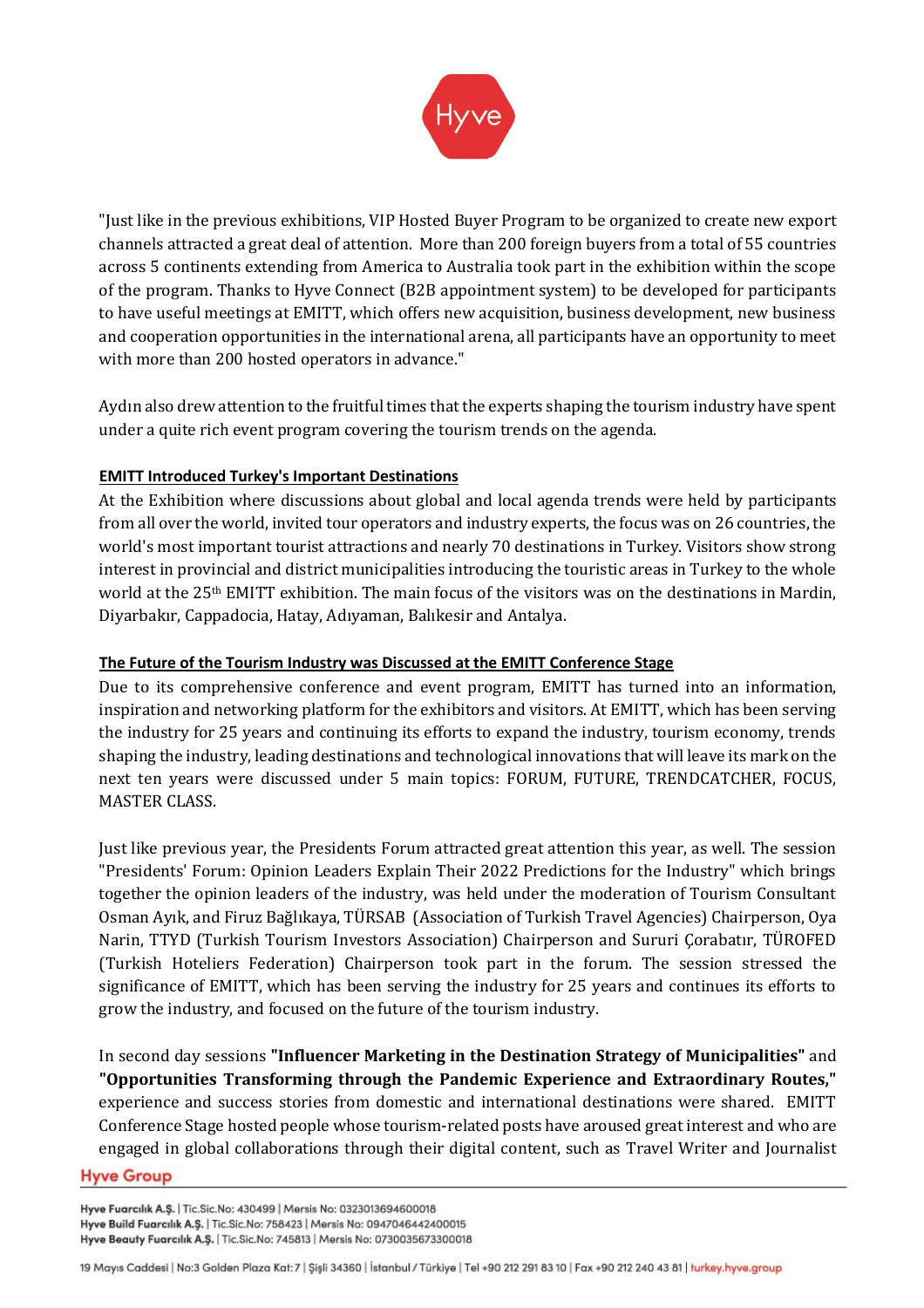

Bahar Akıncı, Gezimanya Co-Founder Murat Z. Özbilgi, digital content creator of @Travelcomic, Franziska Niehus from Germany and entrepreneur Harjinder Kukreja from India.

The third day of the exhibition focused on the digitalization in tourism, artificial intelligence and metaverse issues in the event **"#whatnow in Tourism?"** covering industrial trends. In the conference **"Homecoming in Cultural Tourism",** the issue of reviving historical artifacts and heritage sites in our country and Tourism industry will be discussed.

The last day of the exhibition, "Brand Story of a City" forum, which was held in cooperation with **EXPO 2021 Hatay**, told EMITT visitors the brand story of Hatay developing in the triangle of history, culture and gastronomy tourism under the moderation of IMM Istanbul Tourism Platform Director Özcan Biçer.

Tech initiatives that inspire the tourism industry with their new generation technologies such as Metaverse, Social Travel Network, Digital Twin and Virtual Tour are included in EMITT's new event for this year, EMITT TECH GARAGE, which supports activities that create a bridge between creative minds and investors with its content, as well as providing an opportunity to exhibit and follow the latest products and services in the region. Visitors and exhibitors had the opportunity to make a digital discovery in the tourism industry using mobile applications, games and virtual glasses in this area; and the start-ups offered the exciting products they have developed for the tourism industry for visitors to test.

EMITT Exhibition also broke new ground and hosted health tourism professionals this year. Diversifying the tourism products and cooperation opportunities provided for foreign buyers and visitors, EMITT Fair has become Turkey's health tourism gateway to the world.

## **About Hyve Group**

Hyve Group is an international exhibition company that organizes more than 75 events in 12 countries around the world, with more than 800 experienced employees in 10 countries. Hyve Group is a newgeneration exhibition company whose purpose is to hold must-see events where customers from all over the world share extraordinary moments and shape industry innovation. Following the Transformation and Growth (TAG) program, Hyve Group plc was announced as the new name of ITE Group plc in September 2019. Our vision is to provide our customers with an excellent experience and return on investment by creating the world's leading portfolio of content-specific and must-see events. In Turkey, by having its power from the global network in the region, Hyve Group organizes Turkey's leading exhibitions in the fields of construction **(Building Exhibition– Turkeybuild Istanbul),** tourism **(EMITT)**, cosmetics **(BeautyEurasia),** food **(WorldFood Istanbul)**, rail systems and logistics **(Eurasia Rail).**

#### **Hyve Group**

Hyve Fuarcılık A.Ş. | Tic.Sic.No: 430499 | Mersis No: 0323013694600018 Hyve Build Fuarcılık A.Ş. | Tic.Sic.No: 758423 | Mersis No: 0947046442400015 Hyve Beauty Fuarcılık A.Ş. | Tic.Sic.No: 745813 | Mersis No: 0730035673300018

19 Mayıs Caddesi | No:3 Golden Plaza Kat: 7 | Şişli 34360 | İstanbul / Türkiye | Tel +90 212 291 83 10 | Fax +90 212 240 43 81 | turkey.hyve.group